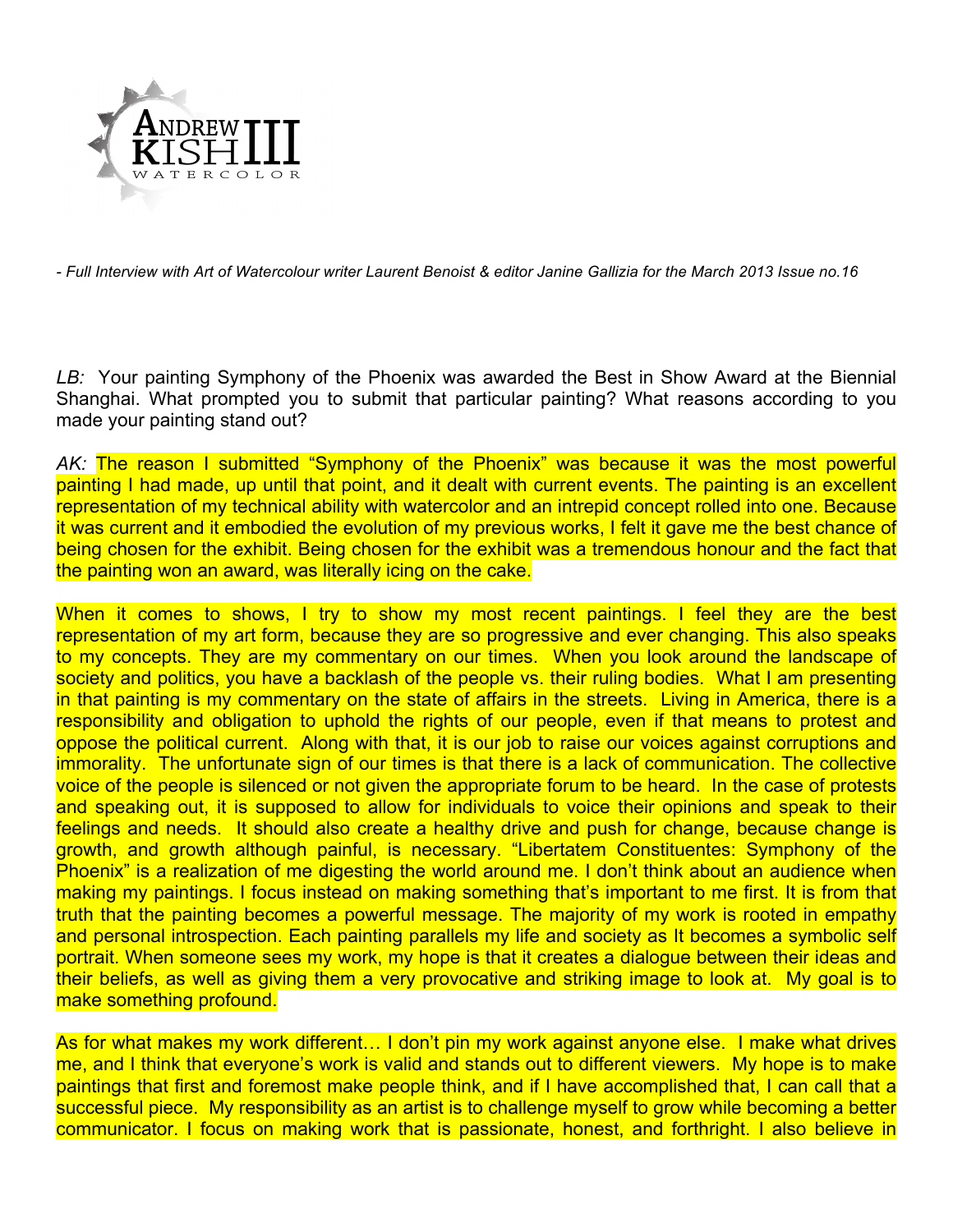being true to my personal voice regardless of trends. In time, I feel this will cause it to eventually stand out.

*LB:* You have mentioned that your paintings exist as part of a larger story arc ("the viewer creates the past and subsequent future, I give them the now"). How do you choose this particular moment? And how does it translate in terms of composition? For instance The Redemption of St-Michael and Symphony of the Phoenix are extremely powerful paintings, notably because of the compositional choices (ie, only parts of the model are shown): what was the process that allowed you to reach this final composition? (Long question(s), I know! Feel free to answer at length, your answer will probably be divided into several paragraphs).

AK: My process is both complicated and simple, as impossible as it sounds. My ideas are formed not through only the single moment that the concept is born out of, but in all of the moments that I spend editing the final outcome. Weather it is through sketching, writing, or just driven but themes I am reading about, the image presents itself in my mind's eye first. I then elaborate on that idea in my sketchbook by firming up the composition and the aesthetic choices. I add symbols and subtleties that will connect the subject to my personal life and give clues to its conceptual beginnings. I do a lot of drawing in my sketchbook, that is where the ideas start to blossom into paintings. If I am reading a lot, I find that I am often inspired by a title or a phrase that grows into a visual translation that eventually comes out in the final piece. Very rarely are paintings solid ideas at their conception...they usually go through a detailed process of editing, mentally and physically. What I mean is, I will draw out various options of the same concept to work out kinks and even surprise myself. This can even happen during the reference phase while I'm composing the photographs I will use for the painting process. This helps me to rethink and strengthen the idea. I have to be open and spontaneous. Being in the moment is so important to fresh ideas. The eyes won't lie, they will confirm or dismiss a composition instantly. Ultimately, the concept is paramount, but the visual translation of that idea is the vehicle for delivering it.

In the case of "Libertatem Constituentes: Symphony of the Phoenix", I wanted to use shallow space to make it more intimate for the viewer. I cropped the figure because in my prelim drawings, that had a 3/4 figure, and the work seemed more about the actual person than the idea of protest. I wanted this piece to be about anyone, and by focusing on the potential energy stored in the figures hands and posture, I was able to capture a very specific moment. The moment before action is taken. The bandages, symbolic of a wounded society, where added to the figure to enhance the desperate nature of the scene. I chose to crop the sign because it didn't seem to help the final composition. In many cases you have to be critical not only of what is in the work, but what is left out as well. Words are so overpowering if they are not used properly. This was not a painting to incorporate heavy text. I feel it would have overshadowed the humanism represented in the work. It was more important to be ambiguous, than to zero in on the message on the sign. The sign reads " Stop HR 347" with a red empty set painted over the text. Ironically HR 347, which Obama signed, has clauses that tread on our First Amendment rights to assemble and protest. This made it a fitting message to the painting even though it is cropped out. I love to include messages just out of reach for the viewer. They serve as a mystery to be solved or a cipher to be decoded.

"Redemption of St. Michael" was a totally different situation… I had done a bunch of prelims about this concept but was running into issues on how I was going to portray the idea. The back-story of this painting is very different than how I come up with many of my other paintings. The Idea was born from a reoccurring dream I was having. The dream was vivid and epic with some rather intense moments. My challenge was to render down a massive amount of information and emotions into one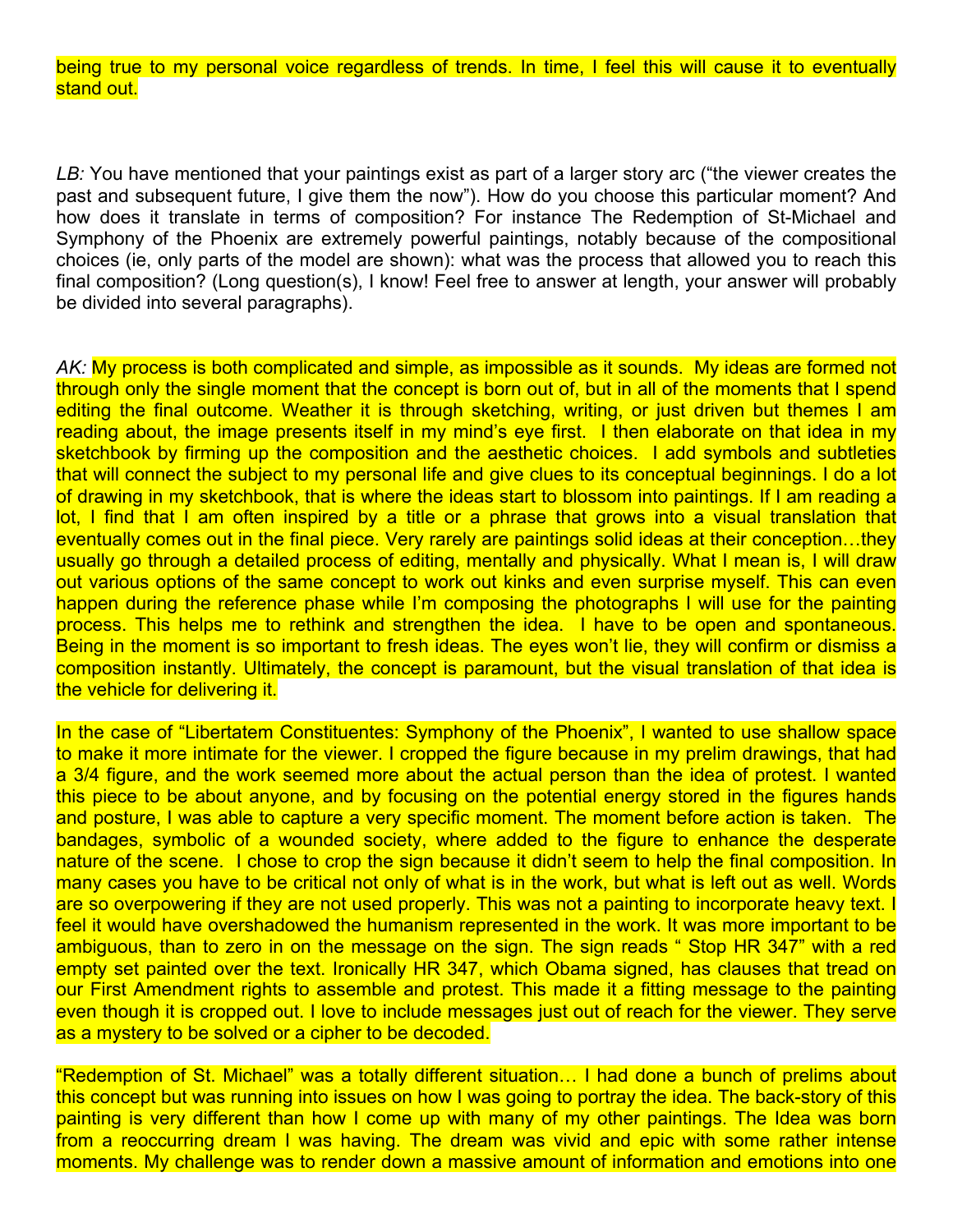simple image. I sketched out many compositions but none seemed to encapsulate the feeling of the dream, so I shelved the idea. About a month or so later, I had the dream again. This time though, I had isolated the intensity of this vision, and the imagery was born. I worked out a couple of formats to present the figure and finally settled on the long vertical composition. My next challenge was to get the images out of my head and into a reference that I could paint from. While photographing, I remember having a tough time getting the head of the model out of the shot enough to have a decent image to start with. Well, that didn't happen, and I was pretty disappointed with the references I had captured. It wasn't until I loaded the photos on my computer and photoshopped out a few things, that it came together. It was one of those moments. Like being hit with lightning…the dream sequence came storming back. I knew I had something good.

*JG:* Your choice of subject is very specific, very political. Most people are aware of the current state of the hypocrisy in US politics, as it is the same everywhere, so speak as freely as you like. Please speak on why you choose the subjects you do and in an ideal world what you would like to achieve by doing so.

AK: **Art is communication. The goal of my work is to communicate who I am, what I believe, and my** values. I hope to start a conversation among others about the concepts I put forth. I use politics and society as a vehicle, because it is a major part of my world. It is a major part of all of our worlds! As a citizen, and even more, as a free thinker I have a responsibility to my fellow Americans. I'm not part of politics in the traditional sense, but I deal with policies like everyone else. I have very strong empathy for humanity and I feel equally as strong about human rights, and our freedoms, because it is so important to our future. My ideal hope would be to preserve and enhance our way of life… the aim of my work is not to change things, but to create a dialogue, to get people talking and thinking. Most people already know about these ideas, I'm not introducing anything new, but rather presenting it in my own voice. The fact that they see it in the art, i believe it creates awareness. The more that you see these issues presented in a personal way is important. It makes it more real. It breaks down the fear associated with it, and fear as we all know, is the greatest oppressor in our world. It causes people to turn away from injustice because they feel they may, in turn, become a target. So I take it upon myself to look at the hard questions and paint about them. My hope is that it makes it easier for others to face or talk about, even opening up an internal dialogue. People may look at my work and decide that they don't feel that way, and that's ok too. But what it does is create a spark, a thought. In many cases knowing what you *don't* want is more valuable than knowing what you *do* want. I'm not looking to take credit for change, or trying to influence peoples' beliefs or values. I'm just open to being part of the conversation. Art is a great catalyst for ideas, and can become a symbol that unites people.

LB: Your paintings have a strong political subtext, yet they are also beautiful works of art in themselves. Do you think painting aesthetically pleasing watercolours adds to the power of the message you are trying to put across?

AK: **I think it does. I think it reaches an audience that is unsuspecting of that type of content, because** the majority of political or social commentary in art is usually backed by a similar artistic aesthetic. Critical works often have an aggressive quality. The brushwork is very apparent or the mark making is very pronounced. My work is in direct contrast to that. It helps because it is not what we are used to seeing. There is a particular amount of time and energy that goes into making the type of art that I produce. It's a slower more deliberate process, especially when applied to watercolor. When looking at paintings like this, we tend to inspect and marvel at the details. So when the imagery is content rich, you have a two fold experience. It is both visually exciting, because the work has an achievement quality in the technique, and a thought provoking aspect that is like a treasure map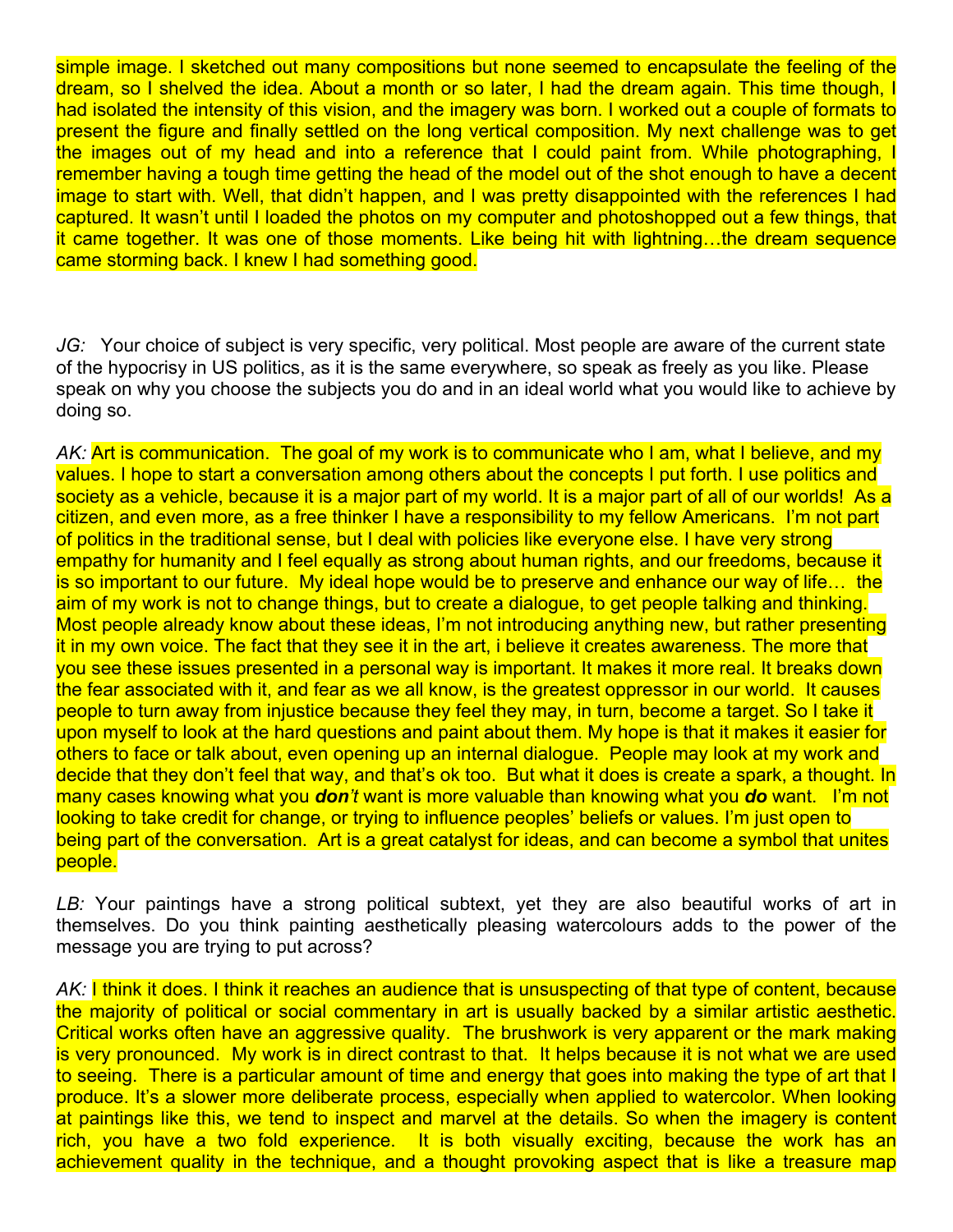waiting to be deciphered. I feel there is a very strong seduction to look at my work because it appears like a scene out of a vivid dream sequence. It is pertaining to our reality but it has a very surreal quality to it. Part of my plan is to draw you into the painting and then make you question what is going on inside the work. It is a very subtle sensory attack that I am dedicated to perfecting. As an artist my job is to make provocative and entertaining work that is also arresting. Most importantly I enjoy planting a message into each piece. As a visual artist you want to stand out on the wall. I only have a small window of opportunity to capture someone's attention, so I take that opportunity very seriously. I take full advantage of all my skills in presenting myself to them. The best way I would compare my approach to painting is to think of a journalist presenting a piece on world affairs using poetry. What you get is a traditional idea that uses a medium to reach its audience on different levels.

LB: How are your paintings perceived? In other words, do you feel more flattered when viewers comment on the sheer beauty of your paintings or their social commentary?

*AK:* I am grateful regardless of what the viewer chooses to comment on. Anytime someone reacts to my work and enjoys my piece, for either reason, I feel excited about the opportunity to share my expression with them. Everyone wants something different from art. Some people respond to my technique and that is exciting. I can appreciate that response because it is one of the aspects I personally enjoy about my art. I spend time making highly rendered and studied pieces that offer an illusion of reality. It is the first thing you see when introduced to my work. Even if the viewer's inspection ends there, and they don't want to dig any further, I feel that the work is strong enough to stand on the visual aspect alone. In the same respect, if someone comments on the concept or the message of the painting, it is an equally satisfying feeling. There are numerous symbols for this person to discover and that drives me to work hard on including intelligent images to peak someone's curiosity. Just like the rendering of the image, I spend a lot of time designing and researching the aesthetic choices that go into my message. The most rewarding feedback I get is when someone appreciates my technique and it's counterpart, the thought provoking commentary. That is the ideal response.

*LB:* Do you think in today's world, and particularly in the States, artists are given enough latitude to express their opinions?

*AK:* That's a hard question to answer. At this point yes, we have a great stage for freedom of communication visually. But my fear, and part of what was driving my work on the political side, is the deterioration of human rights. When you start to see things like the Patriot Act, NDAA, SOPA/PIPA, or the Real ID Act, it causes real concerns over the direction of our government, and how much control we are relinquishing to these programs. As an artist there is a very real possibility that over time we will start to see a clamp down on freedom of speech, which includes painting and other forms of artistic expression. As you can see in my paintings "Libertatem Constituentes: Symphony of the Phoenix" and "Paradox: The Quest of Odin", I am speaking directly to the idea of suppression. We are slowly losing our ability to voice our concerns and our opinions in an open forum. It is not only our right, but our responsibility, as citizens in a democracy, to exercise our right to protest against the injustices and corruption that plagues our nation. This is something to be conscious of. It is a form of checks and balances. I think that a majority of the decisions coming out of Washington are not in line with the people's voice. That's why you have demonstrations and assemblies springing up. People are standing in opposition to what they feel is unacceptable. The biggest issue, in my opinion, is the outward physical persecution that many of these peaceful protests are faced with. Pepper spray, rubber bullets and numerous other weapons are used under the disguise of public safety. Add to it the compromised media sources and the propaganda that has become our news cables, and you have an even worse situation. When government and media channels are dictating policy, and not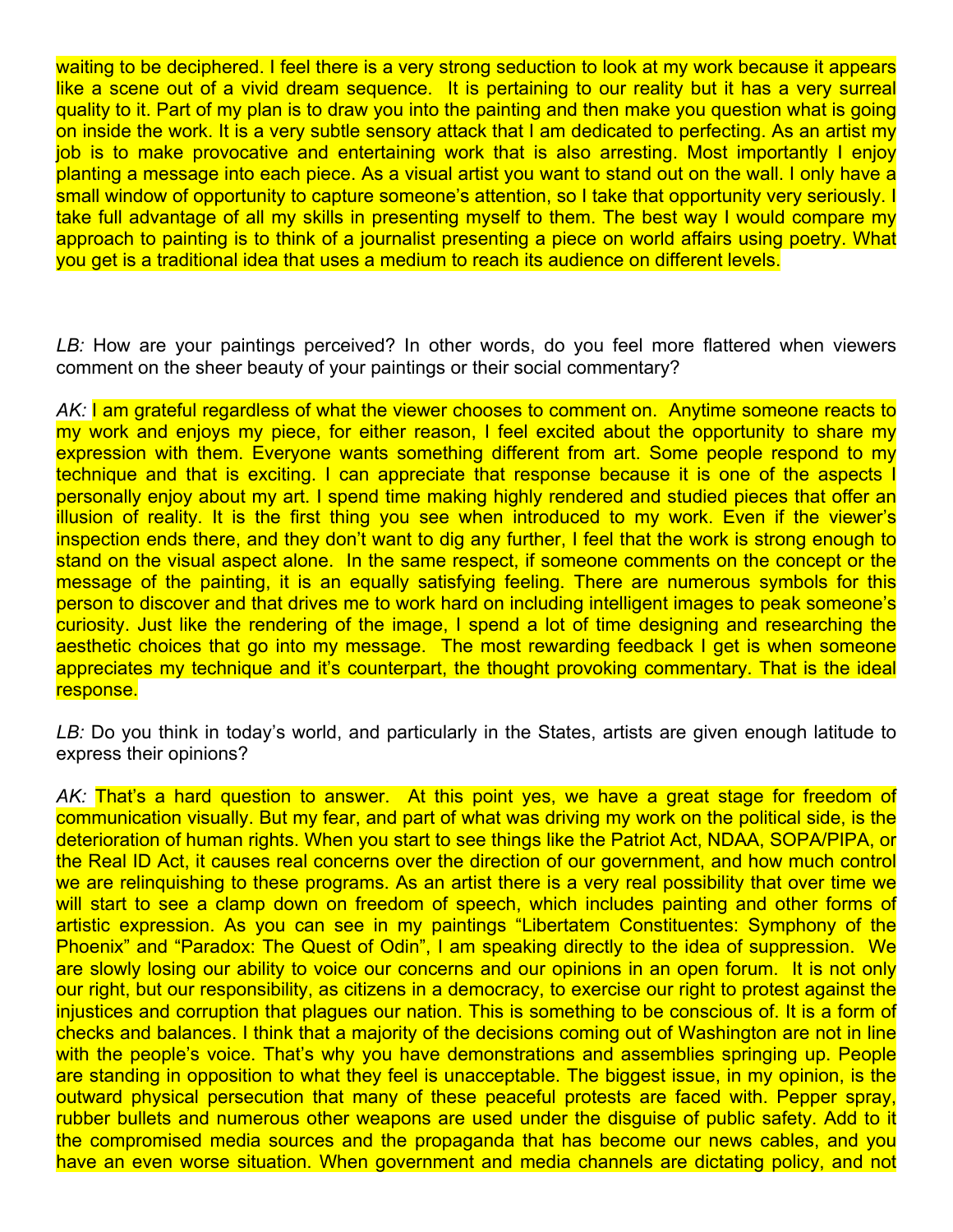the people, you are treading on very thin ice, history reminds us of these exact issues. In Fine Art, artists are sheltered in a way, because of where our work is being shown. It is presented in galleries and museums and it rarely reaches the street. But people who are protesting and speaking out about their ideals are being persecuted. So as an artist, and someone with an audience and a forum, I use my skill set to try to communicate a message about what I see. I look out into the world I live in, I digest the information, and my creativity spits out the images and topics I want to talk about. Politics and society are a large component of our everyday life, however, what I find is that we generally distance ourselves from it because it is hard to deal with. I think a large majority of people have the opinion that it's someone else's problem and that "they need to fix it." This is the wrong mentality to have. We all need to help solve the issues by standing up and making our voices heard. I choose to incorporate my voice into my art. And at this point I still have the ability to do so.

LB: Do you think it's an artist role to make a statement through his paintings?

*AK:* Regardless of intention, I believe every artist is making a statement. It doesn't matter if you're painting beautiful flowers, intense abstracts or in my case social/political commentary. Every piece of art is communicating a message. That's what art is. Its a visual communication. It is the oldest, most versatile form of language on the planet. It's a common denominator, a cultural equalizer. For example, my painting in China depicts a man holding a protest sign. This is contemporarily universal. I created it here in America but its message is cross cultural. It has the same message regardless of text or written language. We don't need a special education to understand with our eyes. Artists in some way are using visual concepts to help drive their work. It might be composition, colour, or design and in most cases it's a combination of all three. Some artists chose to harness the communicative power of art and make it part of the work. That's where conceptual artists fall. They build a piece around a central theme or message for the viewer to discover. In general, every piece of art has a concept. Some are simple while others are much more complex. But for me in particular, I believe I have an original statement to make that only I can deliver. I feel compelled to explore my thoughts and then share my findings with the world. In some ways I believe it is a public duty to package my thoughts into one place were others can explore and share my expression. If I am painting what I am passionate about in a truthful way, the message will resonate. Good, bad or indifferent, my work is about what I feel, how I think, and what my beliefs are. Its my job to make sure its all rolled in there. So to answer the question, I would say, absolutely yes, because if you paint what's in your heart, it will carry a powerful message.

*JG:* How do you see the role of artists in the society? How do you see your role as an artist in today's world?

AK: I believe the artist's role is one of extreme importance. Artists are the dreamers and the creators. They are the music makers, and the philosophers of tomorrow. Artists are free to create without the boundaries of right and wrong, and paint what was, what is, and what could be. Now more than ever, an artist's role is so important to society. The corruption of social values and consumerism is destroying the magic at our fingertips… the ability to bring something profound and intangible into existence. This power is without measure, yet most artists are chastised and discouraged for expressing themselves in today's world. As a young artist, I deal with the trials of living a life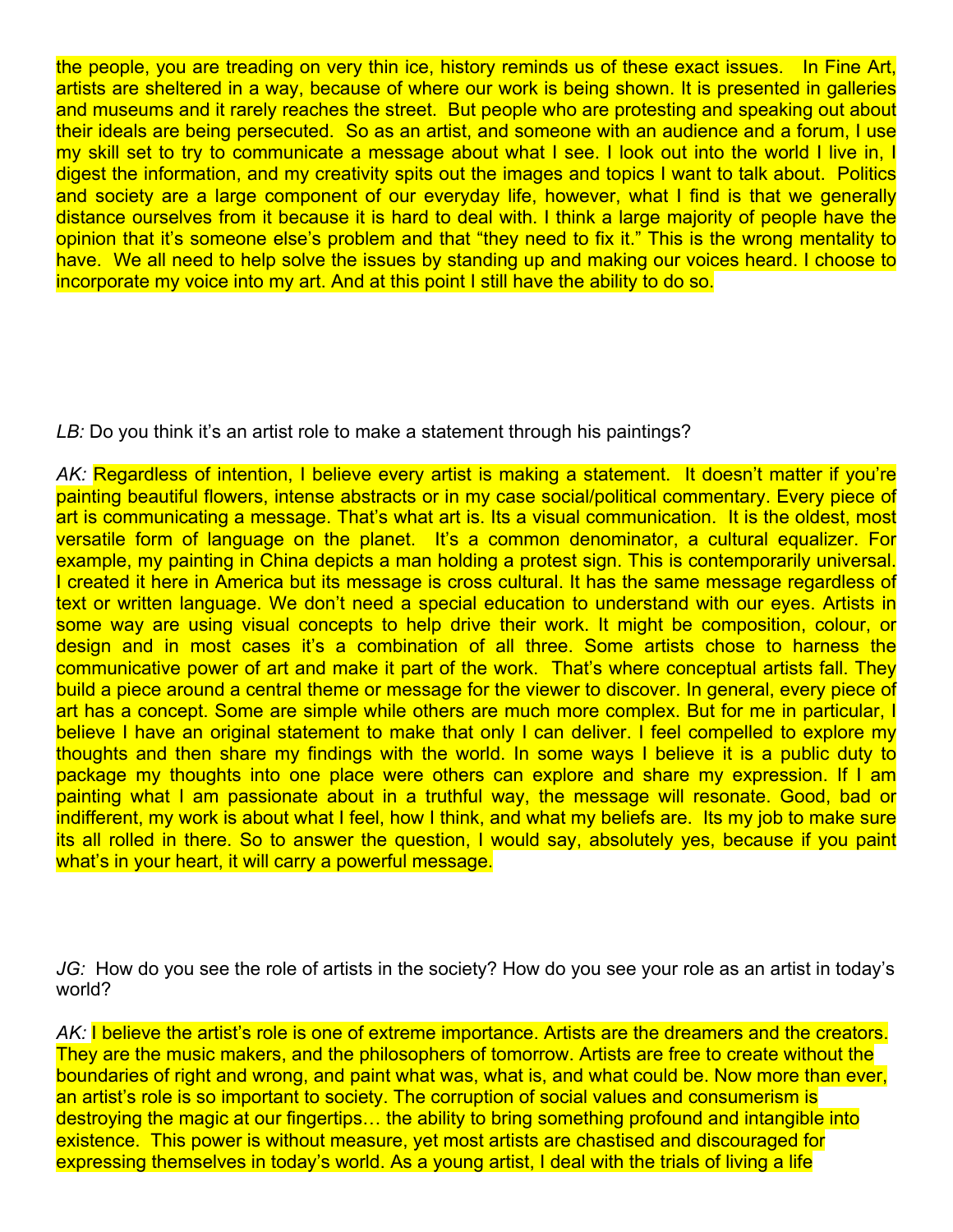dedicated to art, and yet, amongst the challenging nature of this industry I find that the struggles give birth to the most profound ideas I have ever had. This is the natural consequence of creating. It unlocks the potential of humanity and the collective spirit. This is truly a magical experience. Artists are able to find the beauty in the mundane and transform it into something sublime. Artists can expose the true nature of our world by shedding a light on the neglected and darkest corners of the human experience. Artists and creatives are the spearhead. I believe that is why art is so important yet volatile to so many people. Artists are the voice, they are the visionaries. They have the ability to make something that unites people and in some cases even divide them. It can create action or suppression… art is neither right or wrong so as an artist we have a massive responsibility to culture. If you were to render down culture into a few examples, art would ultimately have to be present. Art that is truthful and sincere is, at its core, about people and our experiences. It is filtered through the artist and presented in their language. Regardless of how society views the artist, I feel the artist's job and role is a daunting one. Artists have the capability of carrying a heavy burden. They are able to be a beacon for change and a shinning light of hope. Even in my small world, and my small following, I know people that believe in what I'm saying, they wait for my next idea to bring something out that they can then elaborate on. And that is such a small microcosm of what an artist is. If you think about art, broaden it past visual, include anything progressive and creative, and what it does to a society, you see how it has the power to shape our thinking. It creates awareness and opens our minds to the possibilities we posses. Every artist must keep that in mind whenever they sit down to create.

*LB:* You have also mentioned (in one of your facebook comments) that your paintings also have a strong personal meaning and that you enjoy art that doesn't have immediate answers. What are the clues or the bread crumbs that you may leave in a painting, as to its 'true' meaning?

AK: Every painting is in some way a reflection if it's maker... of me. They are not self-portraits, but are instead a manifestation of my current state and identity. I think when you start to make work that is true to your ideas and beliefs; you have to accept that it's going to become personal. This is one of the more powerful ingredients that an artist can add to their artwork. For me, metaphor and symbolism is where I start to expose my truth. I'll add little components that speak directly about my world. These symbols usually have a duel meaning for the painting. They serve as "easter eggs" for those looking to find out clues to the true meaning. They also translate a little about my current situation. What I try to put into my work is a mythology of myself... of my world. I use reoccurring images and similar themes to connect works that don't really relate to one another. One image in particular is a symbol that I have come to associate with me as an artist. It is present in my painting "Origins" as well as my piece "Paradox: The Quest of Odin." I enjoy referencing earlier works or creating a treasure map for people to discover within my body of work. One of my favourite experiences while reading is seeing references to text and other books that I haven't read...this usually sends me on an adventure to seek out the other material and get a better understanding of where the author was coming from. By utilizing this device, I feel like I am able to bring the viewer into my world and share that same sense of adventure. I don't like to preach to my audience. I feel that it is much better to be cryptic and enigmatic than to plaster my ideas on the paper like a billboard. No one enjoys to be told what to think, especially me, so I speak in a visual cipher. As I discover my fans and they follow my work, my hope is that they enjoy the interactive side of the paintings. They get to be part of discovering a mystery or at the very least, it may spark a creative conversation about the symbols and metaphors. Either way, I feel the paintings leave a lasting impression when seen in person. They create questions…that is one of my goals, to get viewers talking and reacting to what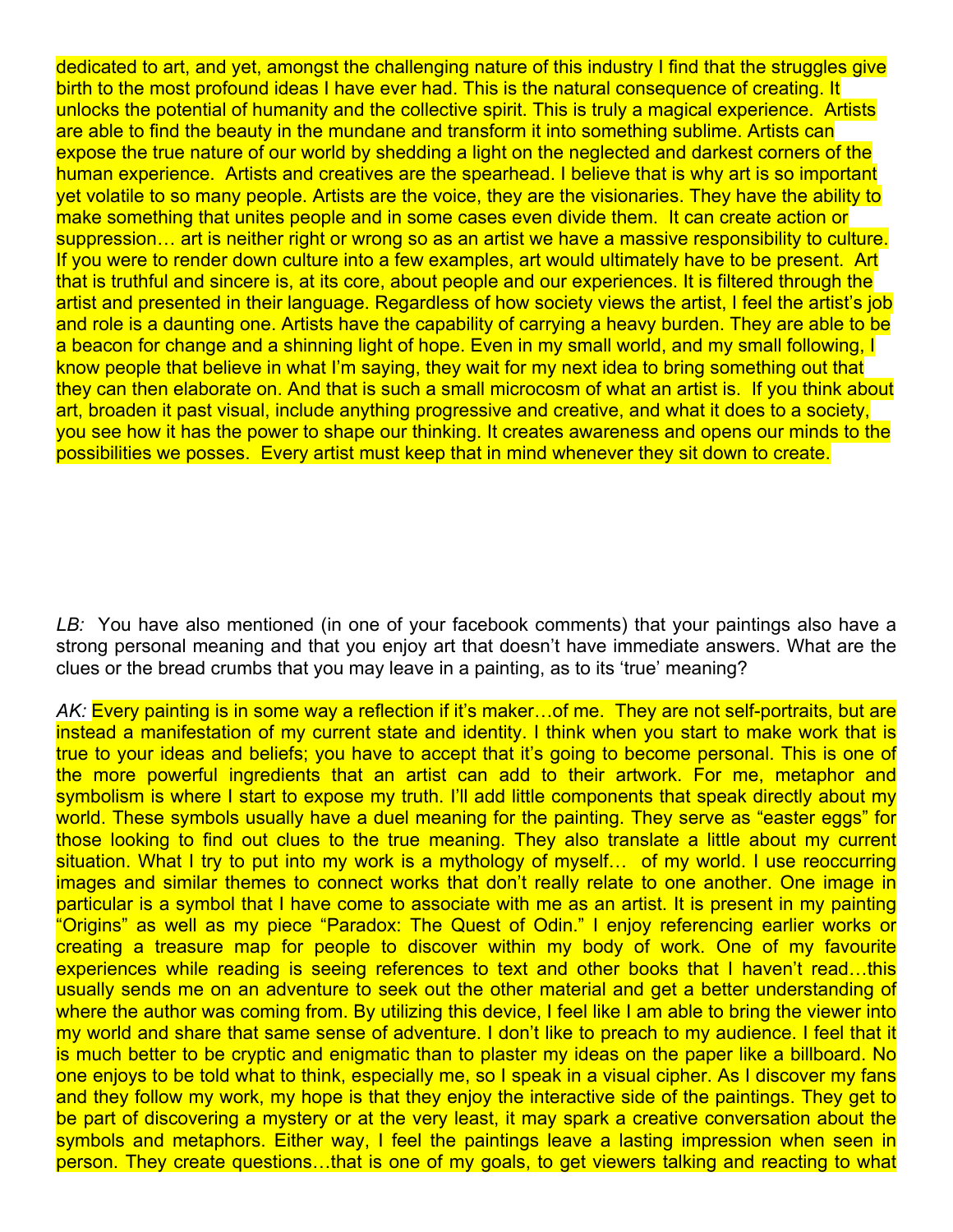they are seeing. My use of symbols varies. I've used images like a pine cone, which is a symbol of enlightenment and a hawk, which is metaphoric for a messenger. In "The Alchemist" I utilized a more straight forward symbol in the barcode that's being washed off the figure's chest. In "Paradox…" , the symbolic nature of the tattoos and their meaning is very important. The list goes on throughout all of my recent work. Each piece of the "set" is carefully placed and strategic to understanding the big picture. But I feel the work stands up regardless of deciphering each and every element. This is why my paintings have interesting and poetic titles. They offer a glimpse into the spirit of the work. The titles give additional clues. All of these components are small pieces that fit together to reveal, in many ways, the spiritual nature of each work. One of the more challenging things about working this way is finding the parallels between my journey of self discovery and the commentary at the heart of the idea. I spend a lot of time reading and researching what I include in each painting, because it needs to have a solid core, a cohesive center. What winds up happening is that each painting becomes infinitely important to my daily life and infects my thoughts and activities. I'm constantly reading and writing…It becomes all encompassing. The simplest reason that every painting has symbolism, is because I enjoy it... I love creating a puzzle. It's rewarding to have people give their analysis and offer their take on the work. That energy is exciting. In a small way they can take ownership of that thought that the painting fostered. The fact that the titles are cryptic and laden with metaphors, aids in the search for the underling message. After exploring each piece and symbol there is a sense of a great accomplishment, there is a payoff, and in some cases a lingering frustration to know more.

*LB:* Looking back on your earlier paintings, how would you judge them?

AK: **Art, for me, is a journey... not a job in the traditional sense... it's my life. Each painting therefore** has a special place in my heart. That being said, I am (and have to be) more critical of my work than anyone. I need to be decisive and hypersensitive to what I make because it is important to me. Looking back on older paintings I would say that they reveal a part of my world and views but were also a bit immature. Over the course of my career I have strived to explore and expand my concepts. But in my earlier works the ideas tend to be more cryptic and subservient to the technique and slick realism of the painting. Don't get me wrong…I enjoy solid realistic painting… that is definitely a huge part of my work, but I needed to learn how to expose the heart and soul…to let the conceptual ideas reach out from the confines of the frame. I needed to give the viewer more clues about the origins of the work than a poetic title or a surreal point of view. I explored the use of colour to enhance and sensationalize the scene to help drive the uneasy quality of the work, but too often the driving narrative never fully surfaced for my audience. It wasn't until I began adding the figure to my paintings that I started to react differently to the artwork. The figure opened up a world of possibilities to explore. It was like finding a Rosetta Stone…the missing link.

When I look at my previous work, my aim is to tear it apart piece by piece. I take the good and the bad, and try to learn from it. Being able to analyze and critique yourself is a hard part of the process but it's so valuable. For me, this analysis never shuts off, it's always running. I am always trying to render out a better product and a clearer message. When I look back on some of my earlier work I see an artist searching for an identity. The turning point in my artwork is when I started to really reflect and challenge myself to be open and honest. To make artwork that challenged me. I had to speak what was in my heart and not worry about public opinion. I had to incorporate social and political commentary regardless of the volatile nature of either subject. I had to let go. That's when I started to crossover and go in the direction that I'm in now. I feel very comfortable that I haven't left anything unsaid, the ideas are solid and truthful.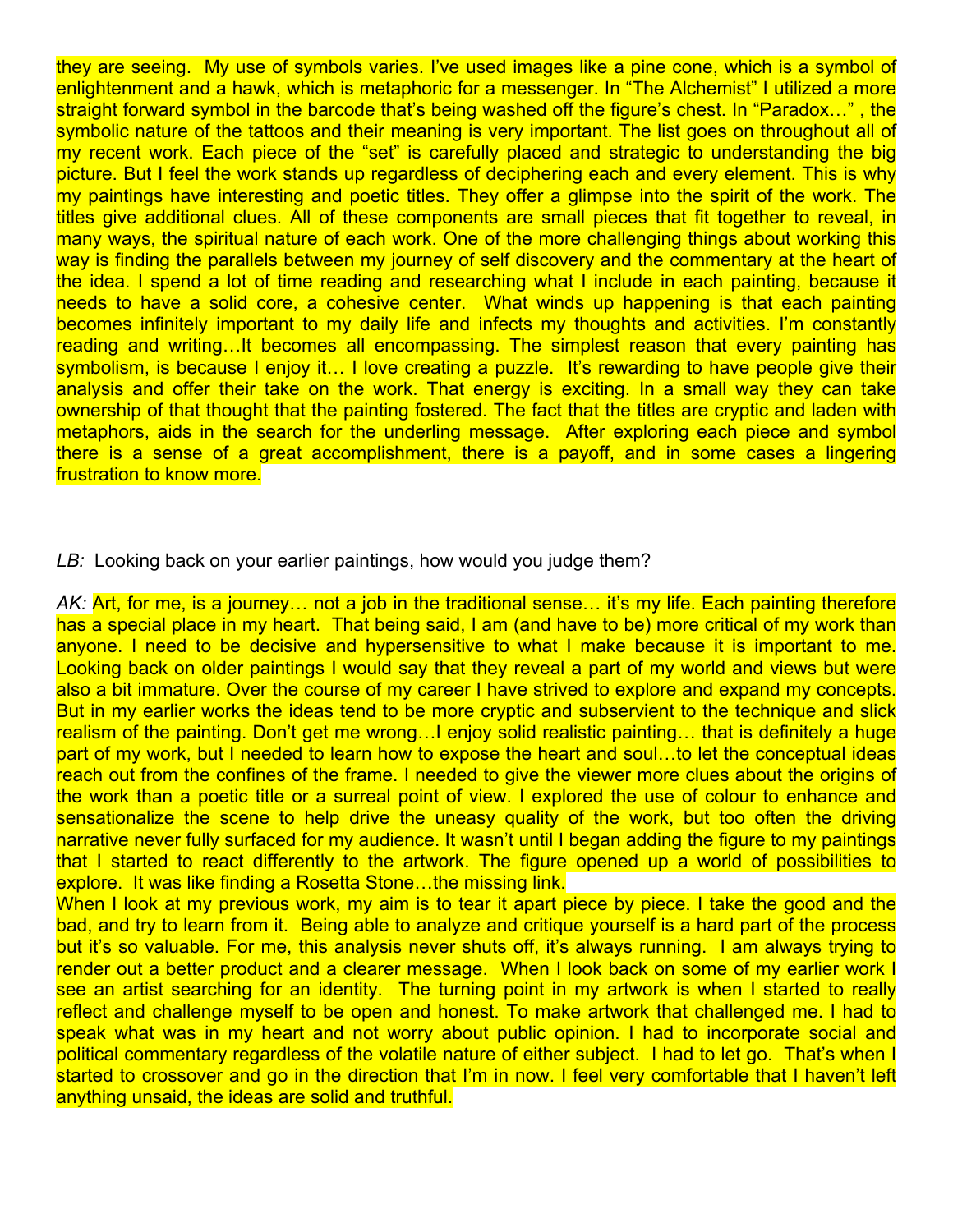## *LB:* How do you see your art evolving in the future?

AK: **I see my work transforming rapidly as I progress as an artist. I see it following my transformation** and journey into the unknown. As I learn more about myself, and what drives my passion, I expect the work to become more personal and ultimately more powerful. This all hinges on demanding myself to become a better communicator, and storyteller. By challenging myself to grow I constantly rework my concepts and the angles in which I attack them. I also take into account the necessity to reflect and digest my experiences. This introspection is paramount to unearthing the essence of my creativity. Challenging myself is such a major component of my process, that it will not allow me to become stagnant. I am a competitor, and as an artist I expect great things of myself. I believe change is part of progress and it cannot be overlooked. Our world is changing at astounding rates. Society, politics and the global community are ever-changing and more interconnected than ever. As I explore different narratives and expand to include more subjects into my visual realm, I will have to expand my vision and capacity. Looking into the future of my art is extremely exciting. I see a journey with no ending point. Each decision leading to the next, while revealing the mysteries of the universe.

*LB:* Please explain how you achieve those dark backgrounds?

*JG:* Please speak about the lighting you include in your work, which I know is an important aspect for you.

*AK:* The dark backgrounds are a more recent aesthetic choice. I have always loved the surreal lighting in Caravaggio's work and the intimacy he creates with intense chiaroscuro. Visually, colour and detail explode off the dark background and capture the viewer's attention. How I make a powerful black…

I make a mixture of Red, Blue, & Brown in equal parts for a neutral Black…if I want to tint it, I add more of any one of the components. For example, If I want it to be cooler I will add more blue…warmer I'll add more brown etc. whatever the painting needs.

The lighting is very important to the painting…I love a single light source… it creates a dramatic cast shadow and isolates the subject. It gives a painting an intimacy that resonates... it is very seductive. I enjoy creating a lighting experience that is surreal and foreign to our world. This aids in elevating the painting to a dreamlike state that exists beyond reality. In this world I can push the boundaries of light, colour, and contrast all while being grounded to a natural representation of objects.

*LB:* Please explain your use of photography in your composition and paint processes.

Some of your pictures on facebook shows a tablet computer next to you while painting. How long have you used it for your paintings? What are its uses? How has it changed your approach to painting?

*AK:* Photography has become a wonderful component to my art making…I have the ability to capture reference material for paintings instantaneously. The camera allows me to explore compositions quickly and fluidly while I work with the model or subject. I might see something during my shoot that speaks to me and brings an added energy to the piece that I didn't expect…that spontaneous environment crackles with electricity. I feed off the moment and I try to be open to letting an idea